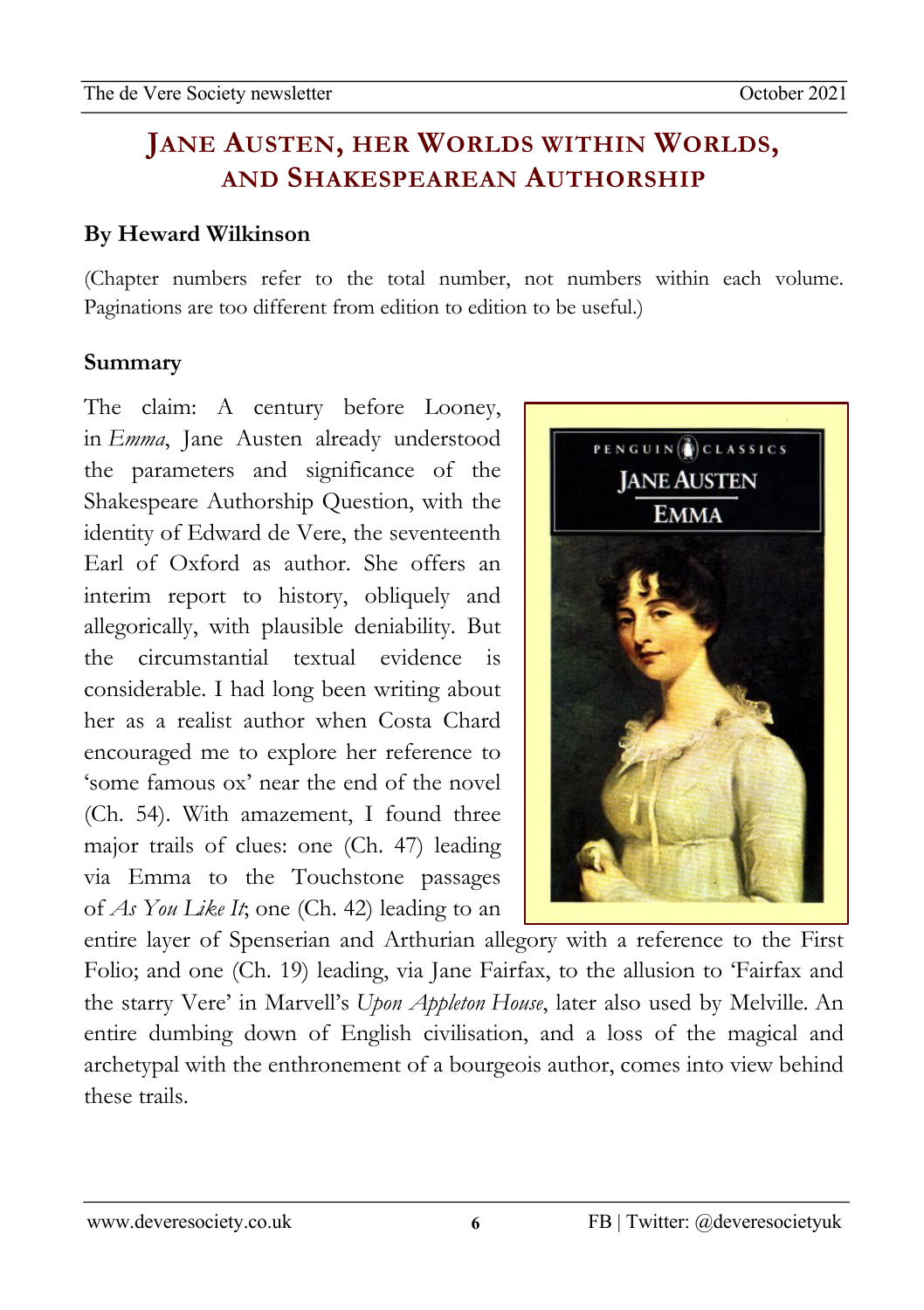02Apro

### newsletzter<br>1980 - Sterne Sterne Barnett, skriuwski politik<br>1980 - Sterne Barnett, skriuwski politik **Overture**

I believe Jane Austen, by 1814, understood the complete essence of the Shakespeare Authorship Question (SAQ), including the authorship of de Vere, and sought to explore and indicate it indirectly, through allegory and allusion. She sought a kind of restoration of Elizabethan values, including Shakespeare's High Tory vision. At the same time, for reasons to which we shall come, she did not want to bring her sense of a fraudulent narrative into view blatantly but to maintain what we today would call 'plausible deniability'. It therefore becomes a subtle invocation of the allegorical background to the realistic novel named *Emma*. With this, the whole situation of the *historicity* implicit in Jane Austen – the total communication about the state and mood of England at the given time – also gradually awakens.

In the background of this essay lies my original presentation to The de Vere Society,<sup>1</sup> which articulated the connection with the Touchstone passages of *As You Like It*: I shall summarise this now, with some additions concerning how she herself might have supplemented her understanding. I am not saying this *is*  how she did, but as the kind of thing she might have spotted as an extremely precise textualist. Most of this paper is about confirmatory correlations on which she draws but I shall sketch here one pathway she may have followed, supposing it was not something she had already picked up in the traditional oral culture.

There is a pathway of allusions to *As You Like It* and the Touchstone passages, culminating in the 'I am Ipse' moment (Ch. 47). There is the direct allusion, discovered by Arnie Perlstein, <sup>2</sup> along with the one to 'I see Jane every day', to '… as you like. It…' in the Donwell chapter (Ch. 42). Then there is in *Emma* a pathway of allusions to 'Touchstone': a direct one in Ch. 26, one to the contrast, alluding to Marlowe's death ('infinite riches', 'a great reckoning'), to 'little room' ('a crowd in a little room', and Emma's Shakespearean phrase reinforced by Frank Churchill) in Ch. 29. In Emma's epiphany (Ch. 47), the phrase 'that Mr Knightley must marry no one but herself' alludes to both 'I am Ipse' and the 'must marry', which cannot be coincidental given the weight of the pathway to the Touchstone passages in *As You Like It*: 'Why sir, he that must marry this woman.' And it is reinforced by a *double* reference to Cupid and married love, 'It darted through her with the speed of an arrow …', and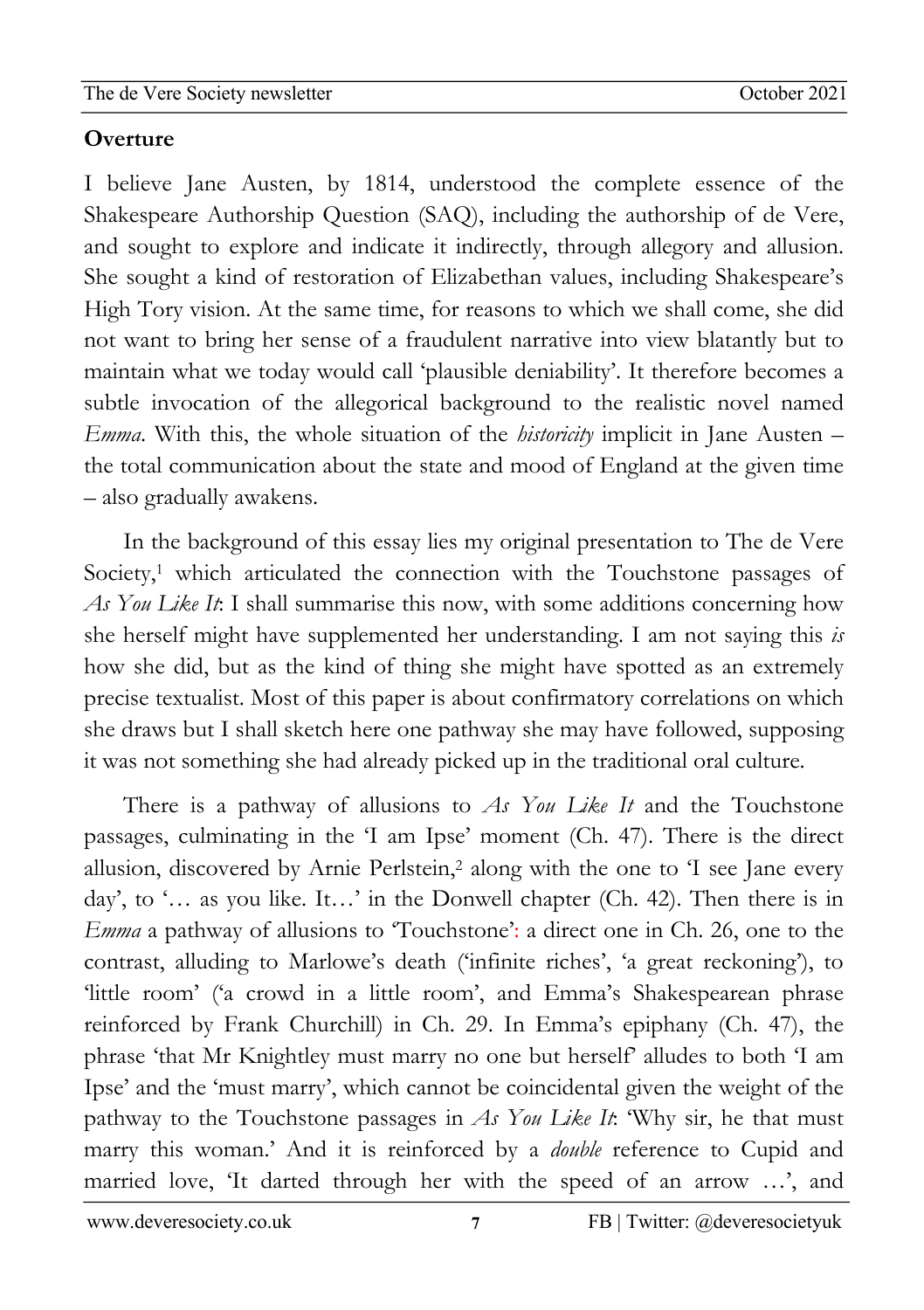02Apro (Cupid's) 'dart' has come up on three separate previous occasions, each time newsletzter<br>1980 - Sterne Sterne Barnett, skriuwski politik<br>1980 - Sterne Barnett, skriuwski politik implicitly alluding to *marriage*.

The additional material draws on her dimension of interest in Spenser and *The Faerie Queene.* We may assume she was well acquainted with the Commendatory Verses and was able to see the textual connections.3 Austen would note how Spenser makes it clear in his poem to Oxford that, to say the least, he is a senior poet who has a central relation to the Muses and is in a position – in 1589 – to protect a fellow poet:

> … Which by thy countenaunce doth crave to bee Defended from foule Envies poisnous bit.

And also for the love, which thou doest beare To th' Heliconian ymps and they to thee, They unto thee, and thou to them most deare

 $\overline{\phantom{a}}$ 

She would then have noted the Ignoto poem (p. 600) as from the same authoritative poet and, being familiar with Jonson's *First Folio* panegyric to Shakespeare, would have seen the emphatic affinities between these two celebratory poems:

## *Jonson*

To draw no envy, Shakespeare, on thy name, Am I thus ample to thy book and fame; *While I confess thy writings to be such As neither man nor muse can praise too much;* 'Tis true, and all men's suffrage.

# *Ignoto*

Thus then to shew my judgement to be such As can discerne of colours blacke, and white, As alls to free my minde from envies tuch, That never gives to any man his right, *I here pronounce this workmanship is such, As that no pen can set it forth too much*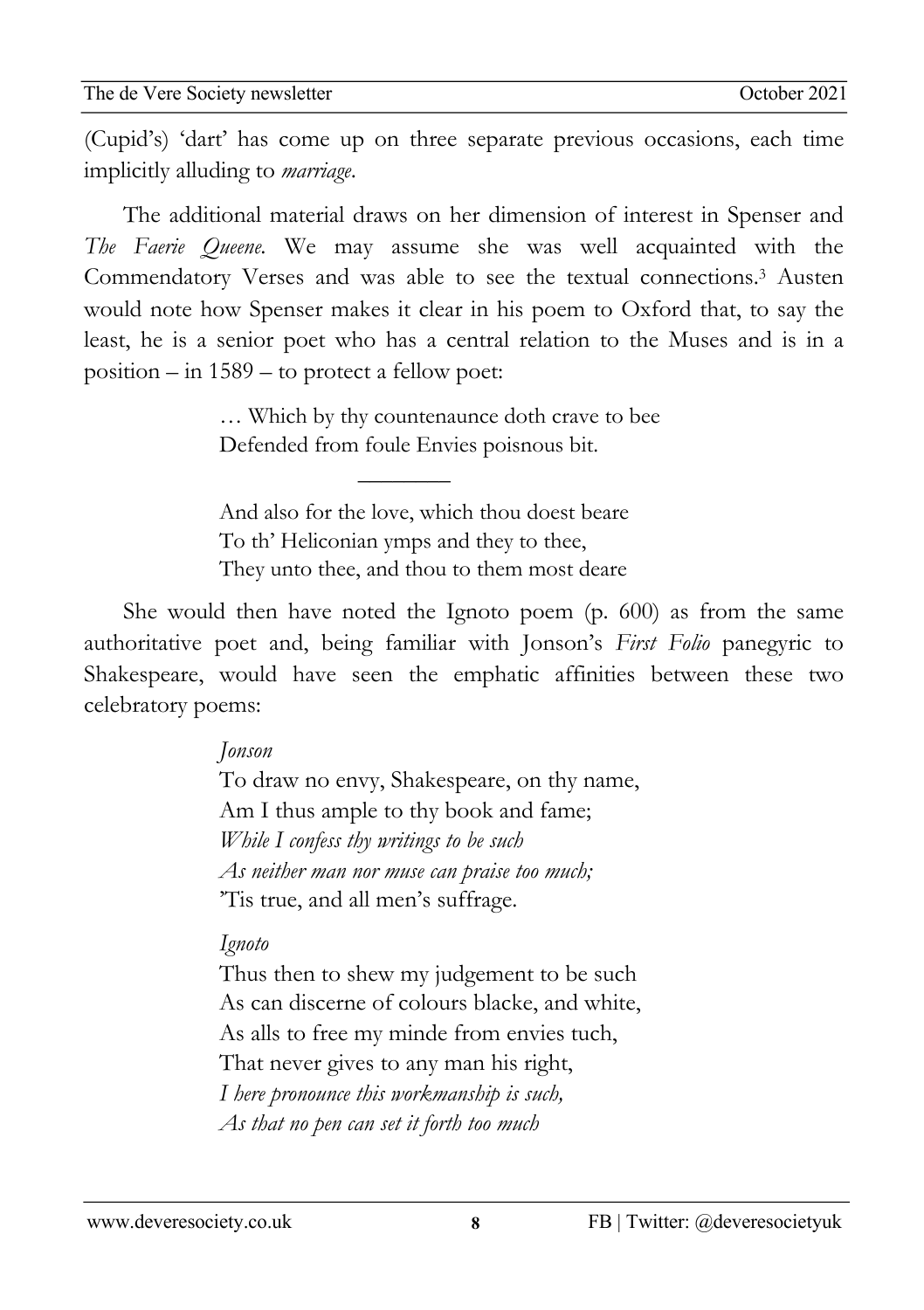02Apro The reference to *envy* is also shared between them here of course. Thirdly, the newsletzter<br>1980 - Sterne Sterne Barnett, skriuwski politik<br>1980 - Sterne Barnett, skriuwski politik 'repudiation of praise' strategy is shared and is more emphatic in Jonson.

Other things in the Jonson poem would become obvious: that Elizabethan poets rather than Jacobean are Shakespeare's contemporaries, Lyly, Kyd, and Marlowe; that the text actually implies that Shakespeare knew Greek; that he is highly educated and not a child of nature, and works (sweats) endlessly at his texts; that he is 'gentle', i.e. aristocratic; that his works show his 'race'; and that he was a court poet (Hampton Court – Avon) whose works, on the 'banks of Thames' did 'take' Eliza and James.

This, by itself, is bald and this paper supplements it with an account of how it is underpinned by Jane Austen, through at least two further major clusters of allusion. And how better than to explore all this in the very novel, which is *so ostensibly innocent*, timeless, living in the idyll of a perfect 'Surry' world, seemingly completely without traumatic drama on its surface. Astonishingly, no less a major critic than Lionel Trilling can even (just about) get away with saying it is pretty much a morally completely Edenic idyllic unfallen world:4

So, in *Emma* Jane Austen contrives an idyllic world, or the closest approximation to it that the genre of the novel will permit, and brings into contrast with it the actualities of the social world, of the modern self. *In the precincts of Highbury there are no bad people, and no adverse judgments to be made.* [My italic and bold.] Only a modern critic would think to call Mr. Woodhouse an idiot and an old woman; in the novel he is called 'the kindhearted, polite old gentleman.' Only Emma with her modern consciousness, comes out with it that Miss Bates is a bore, and only Emma can give herself to the thought that Mr. Weston would be a 'higher character' if he were not so simple and open-hearted.

*…* it is because we accept the assumptions of the idyllic world which they inhabit – we have been led to believe that man may live in 'harmony and peace with himself and the external world'.

There is definitely something in this, something assuredly intended by Jane Austen and, even if Trilling amazingly over-eggs it, it is an illusion Jane Austen wishes a good deal of her readership to embrace.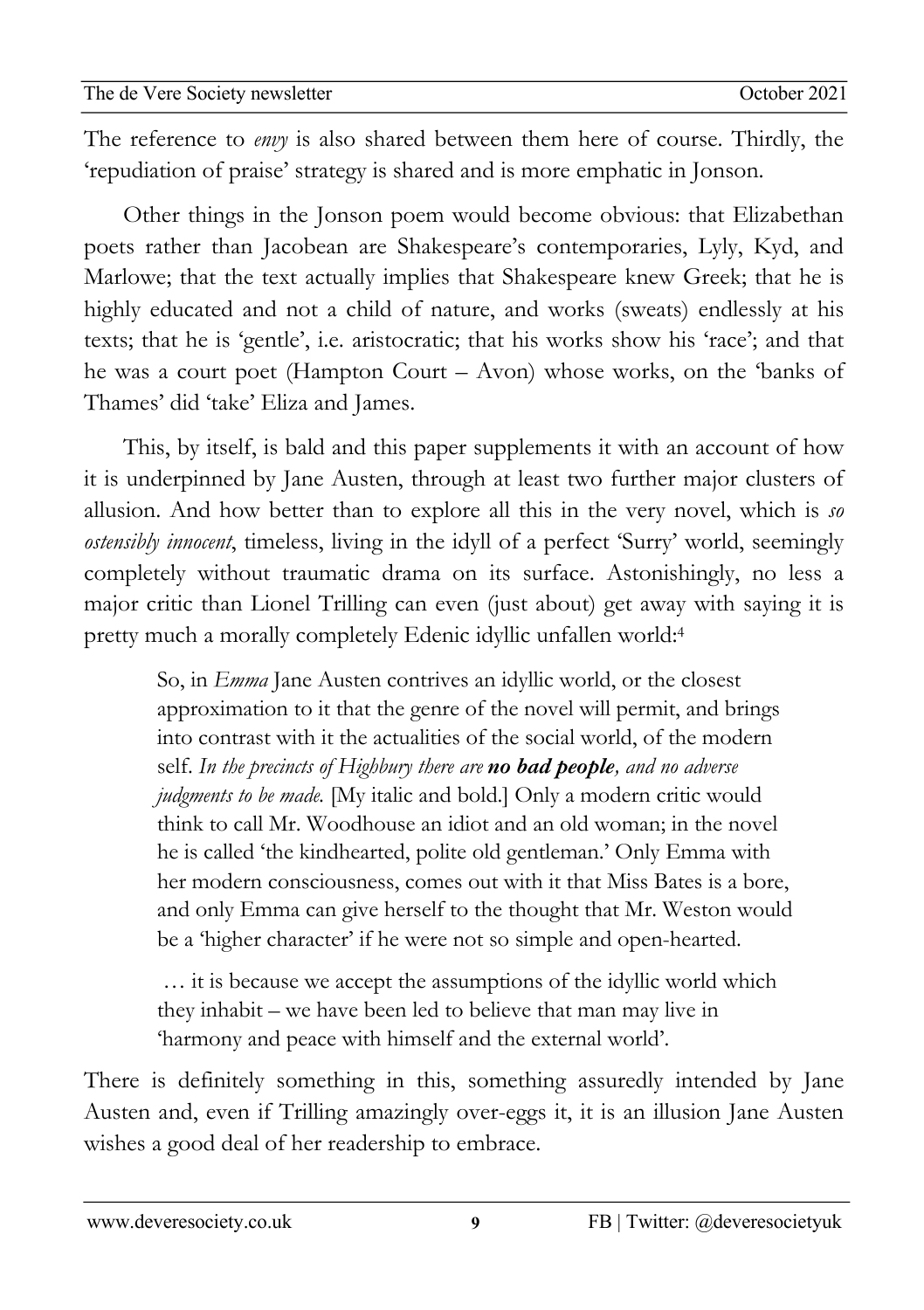02Apro The next example, coming from a somewhat sceptic Jane Austen critic, is newsletzter<br>1980 - Sterne Sterne Barnett, skriuwski politik<br>1980 - Sterne Barnett, skriuwski politik even more striking. Barbara Thaden,<sup>5</sup> who, in an essay that has been something of a catalyst for me, sets out to invert the heroines, going so far as to treat Jane Fairfax (who is actually on the edge of breakdown or anorexia for most of the novel) as the 'normal' marginalised Austen heroine, familiar to us from earlier novels such as *Pride and Prejudice*, nevertheless also writes, 'Austen's work does not depict anger, or passionate despair, or personal suffering', and this, as Woolf recognised, 'is not a weakness but Austen's greatest strength'. Virginia Woolf,6 replying to a modern relative of Austen's, Miss Austen-Leigh, who argued that the key to her works is 'Repentance', comments – as is also applicable here – 'The truth appears to us to be much more complicated than that.'

This appearance of serenity and idyll, however, in fact powerfully intensifies the effect Jane Austen is working for, at the level of the subtly hidden, the very unobtrusively and in easily missed ways hidden, behind the 'realistic novel'. To some of why she does this, and needs to do so, we shall come. In the hidden background, Jane Austen's allegorical commentary brings historicity into full play, but getting there is quite the detour.

# **Nucleus of Emblematic Meaning**

How Jane Austen accomplishes this, I shall first consider. Here, to begin with, I want briefly to postulate a narrative method concept, which may by no means be original; I am simply using it for my own purposes in this connection: it is the concept of an 'emblematic meaning nucleus', in an organised and organic text: a novel, a drama, an epic poem, a piece of history, and so on. The meaning nucleus may be overt or hidden, depending on the emphasis. It is never either totally overt or totally hidden. It may be an object or a person. So, then, we have two groups of possibilities:

- i. 'an overt emblematic meaning nucleus', which may be a person or a symbolic object;
- ii. 'a hidden emblematic meaning nucleus', which may be a person or a symbolic object.

As I have said, overtness is not necessarily of an *object*. In *King Lear* the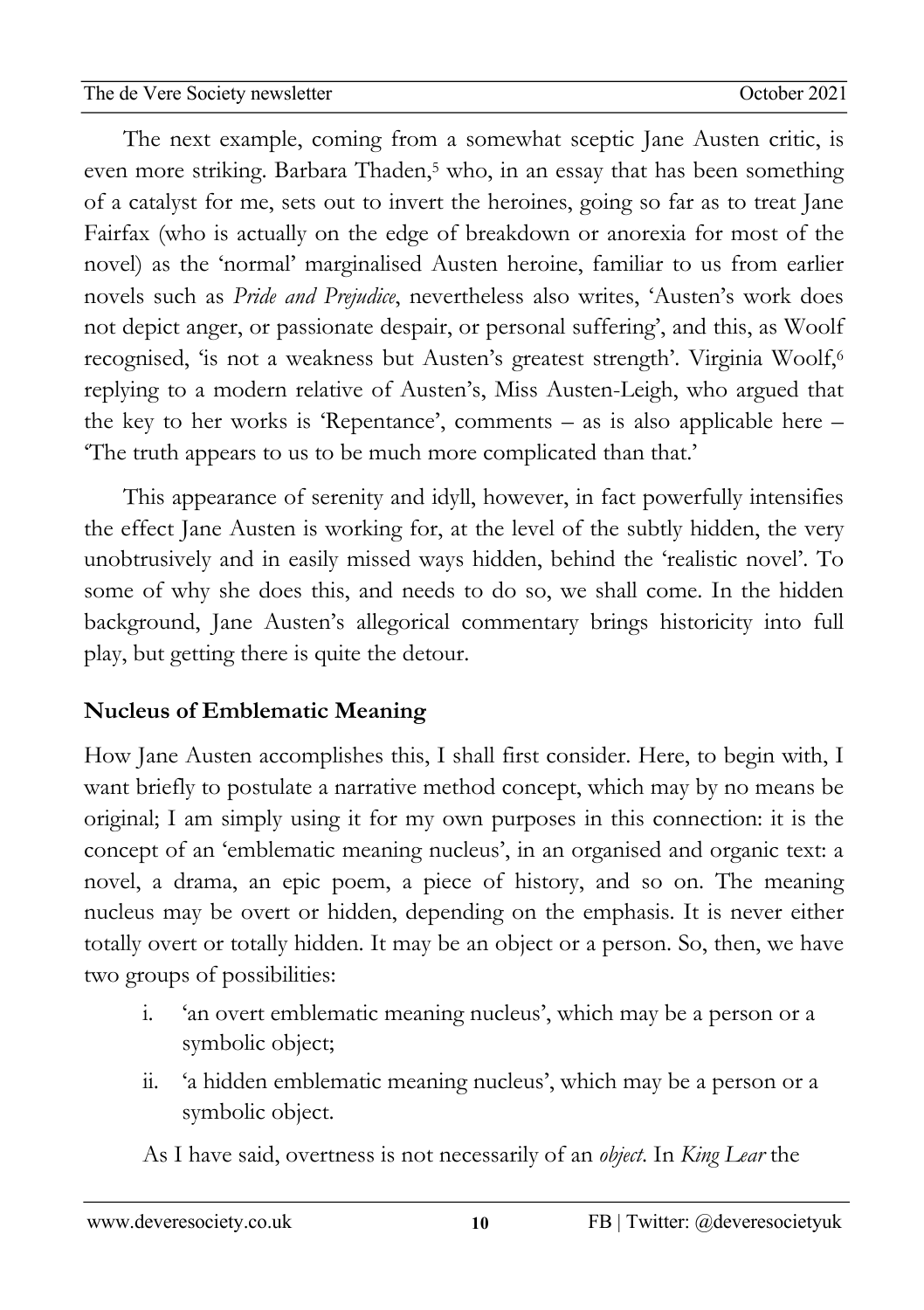02Apro antithesis between wordy hypocritical profession of love, and silent but authentic newsletzter<br>1980 - Sterne Sterne Barnett, skriuwski politik<br>1980 - Sterne Barnett, skriuwski politik testimony of love, is the potent and generative contrast between *persons*. This, however, since the silence is overt, is still an overt meaning nucleus. But of course, its haunting quality indicates a profound hidden dimension also, which works upon Lear's implicit awareness – a hiddenness which I would expect to be always present when we are dealing with this kind of phenomenon of meaning.

# **The Emblematic Meaning Nucleus in** *Emma*

So, now we next come to *Emma*, which I am going to argue gives us a *covert personal meaning nucleus* in a profoundly haunting way, which is connected to the layers of allusion and allegory I am positing in the novel.

In *Emma*, on one side, we have in Emma herself, false and blundering, metaphorically loud pursuance of secret intuitions on her part, developed as a very penetrating psychology of deception and self-deception by Jane Austen – which is one part of the analogy that will open up the historicity dimension.

It is contrasted with, in Jane Fairfax, a genuine, actual, but hidden secret. This one is silent, protected with a deep silence, like Cordelia's, which in many ways is the secret emblematic meaning nucleus of the novel – and again, as a secret, it is an analogue of the Authorship historicity dimension which is being communicated 'under the radar'. For this secret realm, for much of the novel, Emma's self-deceptions, crashing missings of the point, and toxic activities, are the foil. They correlate, as she realises in her epiphany, with her own inauthenticity and falsity of feeling, which she therefore finds so agonising to confess to Mr Knightley.

As such the polarity, once seen, with its hidden taproot in Jane Fairfax's secret, pervades the novel. It makes possible all the further or higher levels of allusion and allegory, which I am positing. For they now simply become a further layer of increasing mystery and allegory. There is something about a secret that engages uncanny and archetypal resonances, closely connected with the possibility of *incognito encounter*, which comes up in this case in a most surprising way, to which I shall return.<sup>7</sup> Jane Austen is well able to tap into this. Through the articulation of *absence* in the novel, in this way, parallel absences can be analogically exploited by her.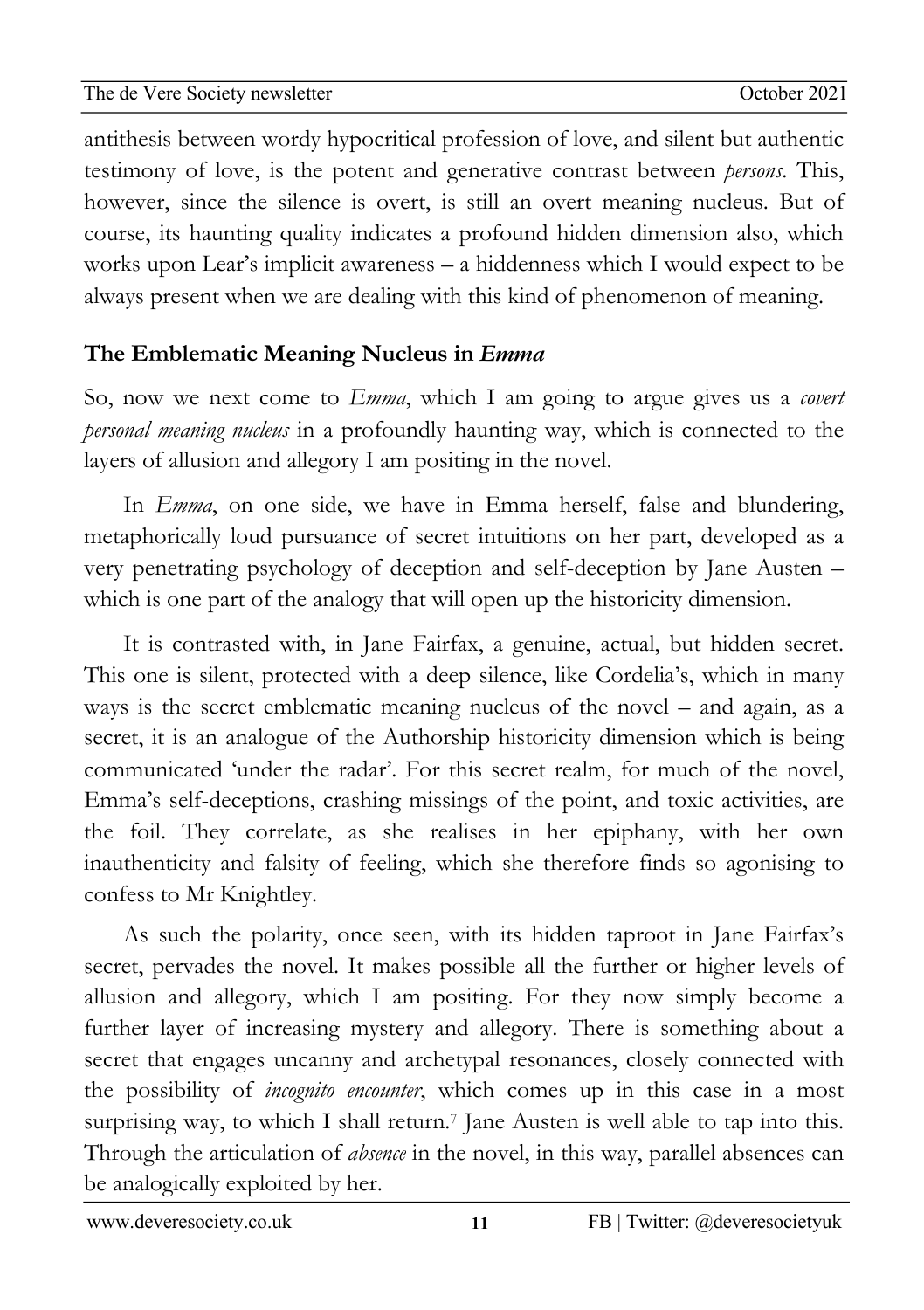02Apro

### newsletzter<br>1980 - Sterne Sterne Barnett, skriuwski politik<br>1980 - Sterne Barnett, skriuwski politik **Levels of connected meaning in** *Emma*

It removes from those levels the element of *arbitrary extraneousness* that initially seems to be involved. In this connection, there are, firstly, the emblematic cross connections from the orthodoxly recognised meaning nucleus in the 'realistic novel'. Here, first, come in such graphic but rarely noticed contrasts as that between the key part of the opening sentence of the novel: 'seemed to unite some of the best blessings of existence' and the feared denouement in Chapter 48: 'if Harriet were to be the chosen, the first, the dearest, the friend, the wife to whom he looked for all the best blessings of existence'. Then, secondly, transitionally, there are the Spenserian Grail Knight connections we are coming to, in Mr Knightley's pivotal 'detective work' (Ch. 41), which create a background of mysteries, positively alluring us to hermeneutic elucidation. Then there is the gradual convergence of the 'Emma complex' with the 'Jane Fairfax complex', for which, also, the 'Harriet Smith complex' goes proxy. This third cluster is strongly involved in the detective work chapter (Ch. 41) and probably points towards the SAQ, as we shall see. For Harriet indeed, Emma inadvertently creates her own caricature proxy secret, in the refusal to speak about Frank Churchill when Harriet herself means, not Frank Churchill but Mr Knightley. This, as a time fuse, then leads to Emma's catastrophic awakening (Ch. 47).

This all then enables a binary convergence and conjunction of two systemic clusters of allusions to de Vere as Shakespeare, the *Upon Appleton House* (Andrew Marvell's poem to Lord Fairfax's daughter and the Fairfax family): <sup>8</sup> one (Jane Fairfax) and the *As You Like It*, one (Emma) already touched upon; entangled with the whole Spenserian dimension, to all of which we are now coming.

The potency of the whole double convergence comes out in the extreme and unexpected depth of the reconciliation between Jane Fairfax and Emma, which is like the archetypal healing and realigning marriages at the end of *As You Like It* (c.f. Ted Hughes in *Shakespeare and the Goddess of Complete Being*).9 So, in the way Hughes envisages for *As You Like It*, in Austen also there is a (very Shakespearian) parallel healing, revelation and re-alignment at the *archetypalallegorical* level with the healing that takes place in the *realistic novel*, and with the marriages that end the novel arising in contrast to the marriages at the beginning (the Westons' and the Eltons'), which cause a good deal of the trouble.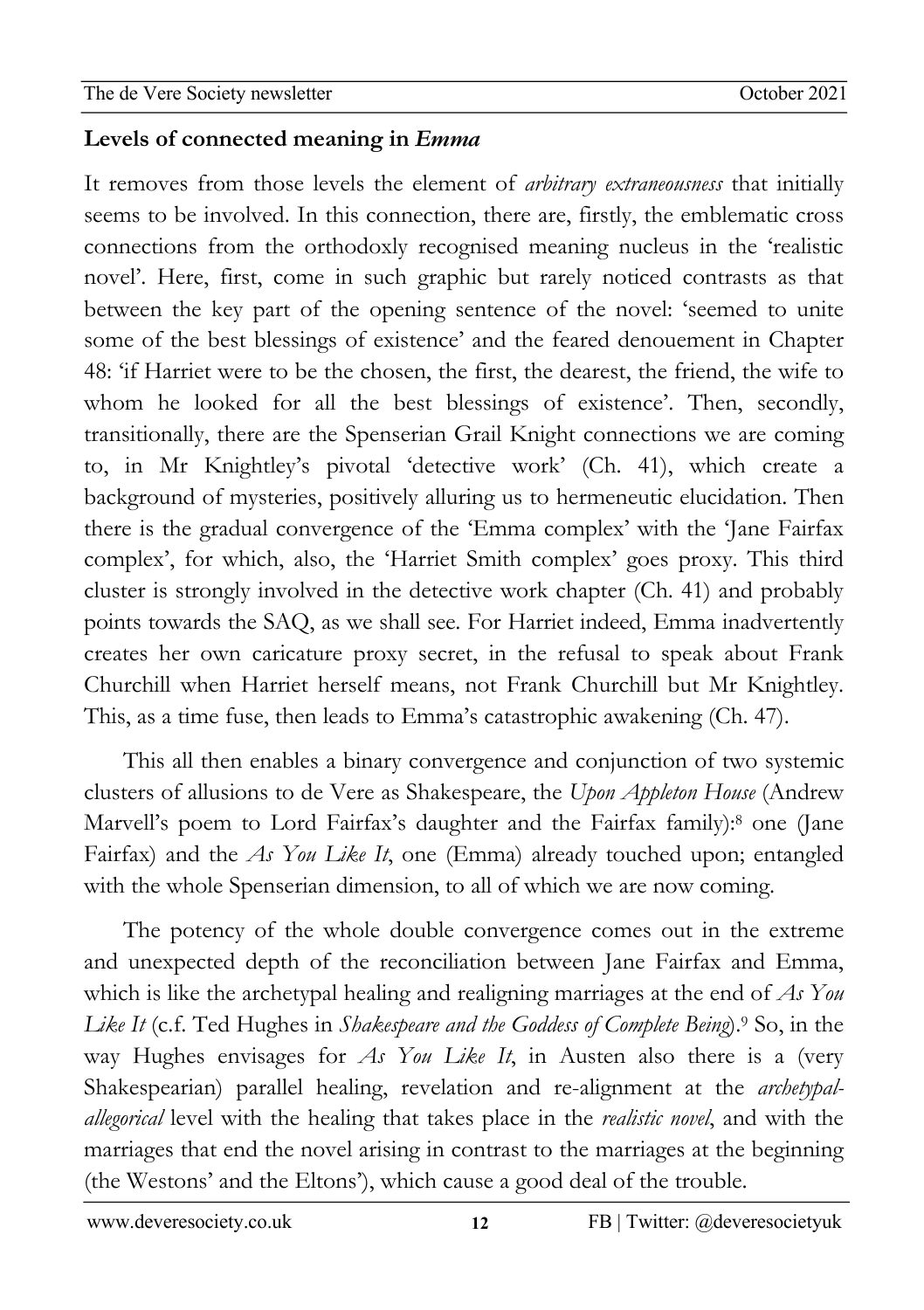02Apro The secret, or complex of secrets now, is what makes the pivotal detective newsletzter<br>1980 - Sterne Sterne Barnett, skriuwski politik<br>1980 - Sterne Barnett, skriuwski politik work chapter (Ch. 41), in several ways, so wounding for Mr Knightley. It also gives an augury of the disasters about to strike the secret engagement itself.

Thus, Frank Churchill's and Jane Fairfax's bond is nearly destroyed by the events at Donwell (Ch. 42) and Box Hill (Ch. 43), leading to Jane Fairfax's breaking of the engagement with Frank. There is, in parallel, from the Box Hill episode also, the partial rupture between Emma and Mr Knightley, with the beginning of Emma's shame and real remorseful awakening (yes, freely to admit it, this is indeed, as Miss Austen-Leigh says,<sup>6</sup> genuine repentance) over her insult to Miss Bates, Jane Fairfax's aunt – who is, as has come out clearly in the detective work chapter, likewise Jane's telepath, hearing Jane's unspoken words, and noting everything, as a Greek chorus.

In this connection there is an oblique connection with Harriet Smith, since Miss Bates's name is Hetty, which is one contraction of Harriet, and in Jane Austen's novels eldest girls are named after their mothers. Harriet as Emma's protégé becomes the friend that the much more accomplished Jane Fairfax should have been. Arnie Perlstein,<sup>2</sup> who discovered the downright incision, in the next chapter, of *As You Like It* into the stone of Austen's text, believes this makes Harriet, who is illegitimate, the secret daughter of Miss Bates, which may be pushing it too far – though the question, 'is Harriet's mother in the novel?' does remain - c.f. for example, Edith Lank.<sup>10</sup> Perlstein sometimes offers us sexualised versions of Austen's 'shadow novels'. 2

Nevertheless, whether or not it is a red herring Austen has dangled, it may at the very least give us a first symbolic link, in the sense of a silent and hidden affinity between Harriet and Jane Fairfax. Emma is certainly mostly badly wrong about Harriet; that is, the very reverse of a telepath. Because her intuitions are always governed by egotism and the desire to be the first to think of them, even when she is on to something, as with the Dixon intuition had she tried replacing Dixon with Churchill, she never submits her first guesses to any critique.

The paragraphs containing Miss Bates's words: 'I am not like Jane; I wish I were. I will answer for it *she never betrayed the least thing in the world.'* And, a little later, '"Aye, very true, my dear," cried the latter, *though Jane had not spoken a word, "*I was just going to say the same thing. It is time for us to be going indeed."'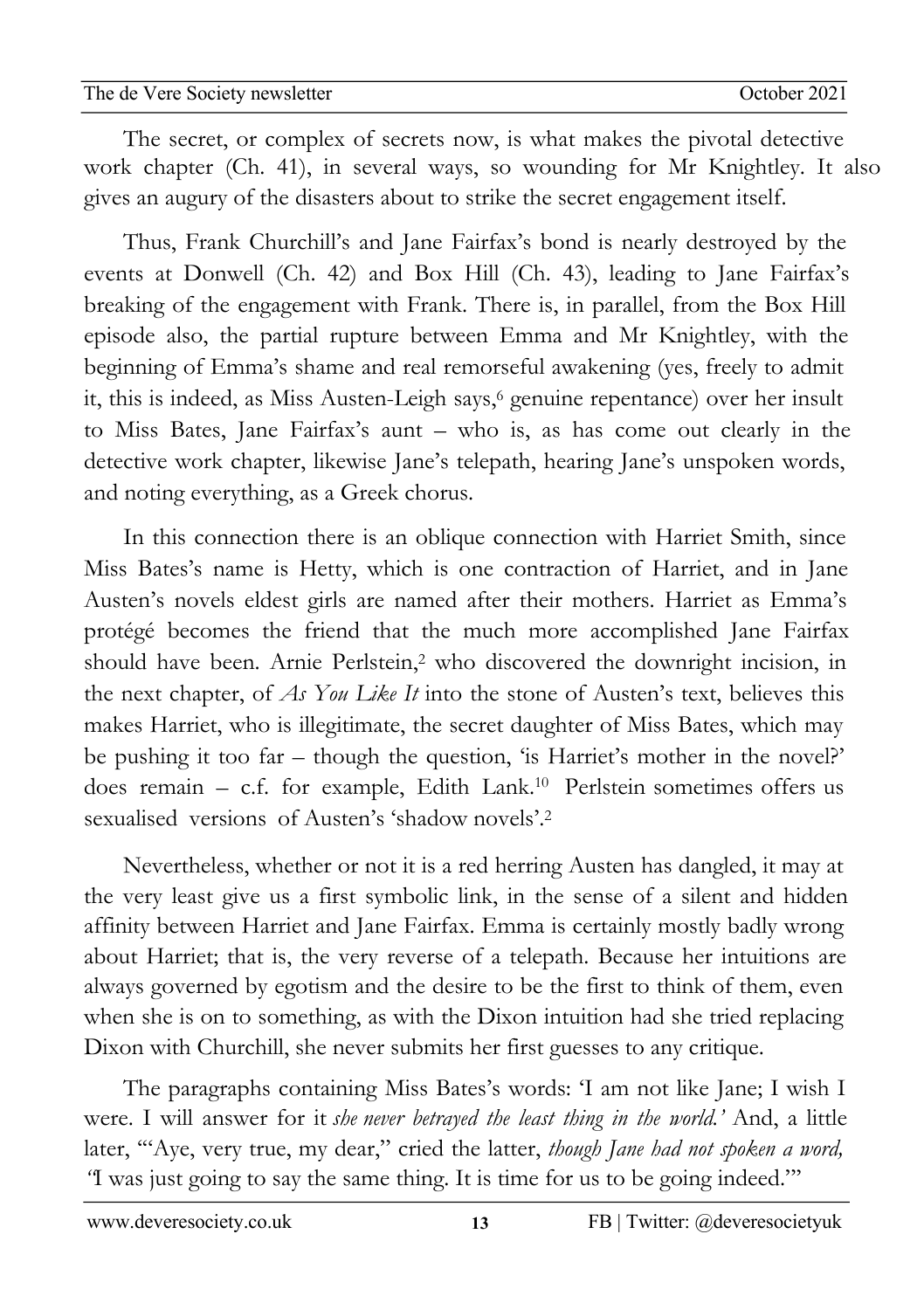The de Vere Society newsletter

02Apro Too much is hidden in here to mention, apart from the author's name, and newsletzter<br>1980 - Sterne Sterne Barnett, skriuwski politik<br>1980 - Sterne Barnett, skriuwski politik Miss Bates as Greek chorus. There is a hint that Harriet is a cuckoo in the nest, though the displacement of Jane Fairfax by the foundling changeling Harriet is entirely Emma's responsibility. Orphans and parentless children are rife in this novel. The illegitimate Harriet is the epitome of this. Lank's brief paper is well worth study and thought.10 And if Harriet is a cuckoo in the nest, put there by Emma, the analogy I cannot fully develop here is with the bourgeois tradesman Stratford man as opposed to the true aristocrat, Edward de Vere. And that means that, just as Audrey in *As You Like It* symbolises Shakespeare's art, Mr Knightley, the Grail Knight of the Lea of the round table (replacing the Pembroke!) of the detective work chapter, is the true spouse and treasure of creative values whom Emma/Ipse/Touchstone 'must marry'. In the light of this we find ourselves thinking of the Droeshout when we hear Harriet's portrait being said by Mrs Weston to be: 'The expression of the eye is most correct, but Miss Smith has not those eyebrows and eyelashes. *It is the fault of her face that she has them not*.' (Ch. 6)

# **The Way Prepared for Covert Allegory**

The secrets have been powerfully evoked, in the stunningly revealing and concealing detective work chapter, which is the epitome of Trilling's comment that we never master *Emma*, always discovering new aspects. <sup>4</sup> Consequently, in the chapter after the detective work one, the Donwell Abbey visit (Ch. 42), the way is prepared for Jane Austen making deliberate and allusive use of both her own name and of the surname Fairfax (prompting us to revisit Chs. 19 and 20). But then she also has done, as we have just seen by way of a prelude, in Chapter 41.

Fairfax historically is a soldier's name. Jane is the daughter of a soldier and the foster daughter, so to say, of another, Colonel Campbell. This gives her a position of high honour in Jane Austen's pantheon and prepares the way for cross-linking to the Authorship via 'the fighting Veres', linked by marriage in life with the Fairfaxes. Mr Weston is also a soldier, of course, and his son, despite his dubious character, nevertheless holds the name of the greatest of all England's warriors, John Churchill, Duke of Marlborough. However, as a high Tory, Jane Austen was likely suspicious of him and of his Whig wife Sarah. 11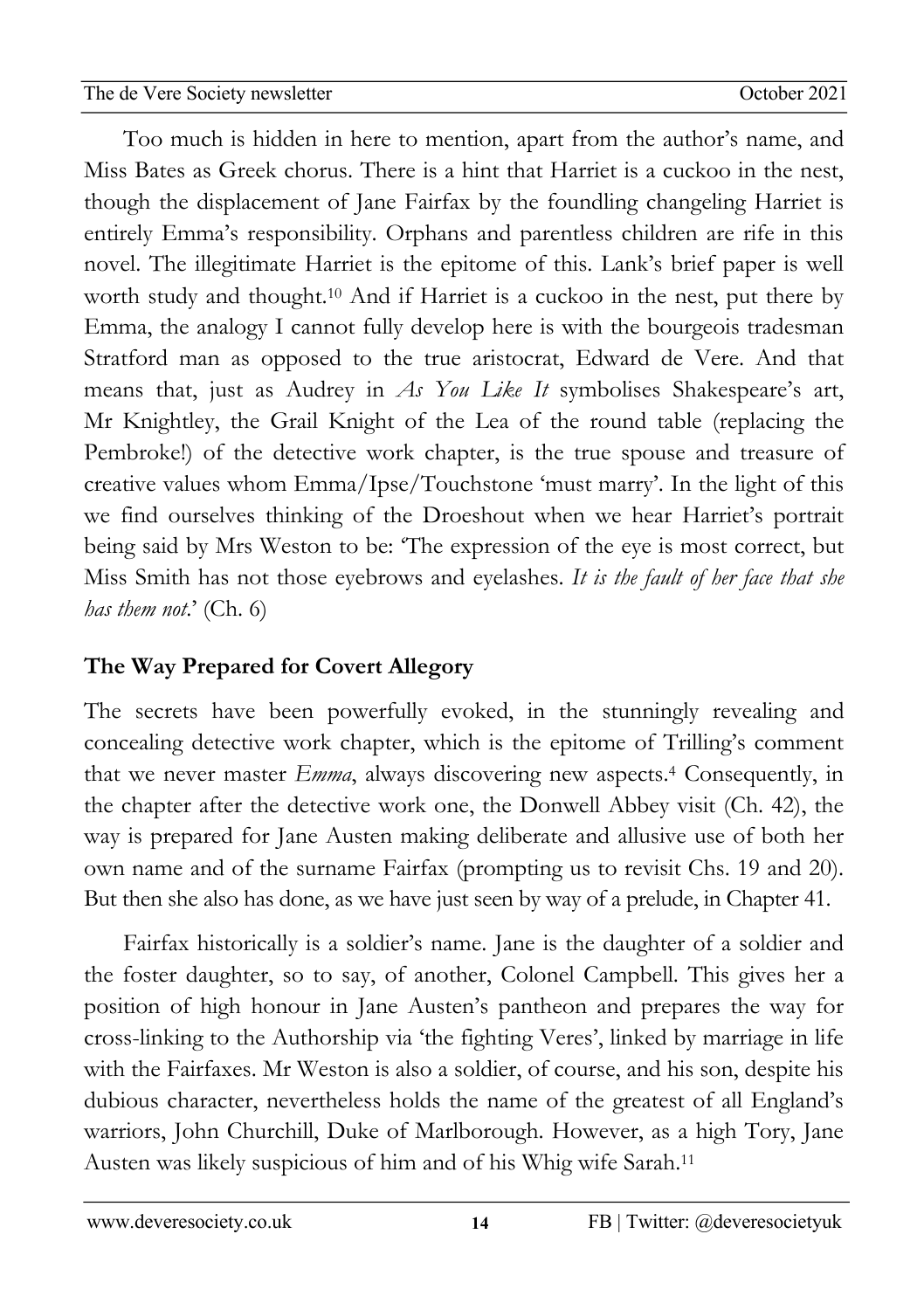02Apro 0 We shall come to all this in a moment. But first, not only does Mr Knightley newsletzter<br>1980 - Sterne Sterne Barnett, skriuwski politik<br>1980 - Sterne Barnett, skriuwski politik acquire the secret of Jane's and Frank's connection in his detective work chapter, which Emma blunderingly dismisses (Frank Churchill's own blunder here is only the tip of the iceberg – and 'blunders' is Emma's own word when she is talking to Mr Knightley about the Eltons and Harriet after the dance in Chapter 38). Also, his love for Emma is as yet a secret from her, though marked here by the Cupid word 'darting', and from anyone else but him (including the first-time reader, unless very perspicacious). And, of course, Emma, too, does have a real secret, her redeeming secret, which is hidden even from herself – her love for Mr Knightley, which connects with the authorial dimension in *Emma*.

And she only becomes authentic when this is forced upon her attention by Harriet. Harriet's feelings, once she has got clear of the egotistical and hollow Mr Elton, are in a way truer and more authentic than either Jane's or Emma's (she is entirely clear what a false chancer Frank Churchill is, and how profound is the quality of Mr Knightley, and returns, independently of Emma, to her true and first love, Robert Martin, whom she has never ceased to value). There is also the secret which is shortly to explode in Emma's face, namely that Harriet believes herself beloved, not by Frank Churchill as Emma hopes, but by Mr Knightley, of which, we might say, Emma 'never so much as dreamt' despite Mr Weston's unheard remark, 'Emma, you are a great dreamer, I think?'

It is no wonder, then, that Jane Austen connects this whole central uncanny chapter with Canto One of Spenser's *The Faerie Queene*, <sup>12</sup> in which the uncanny and sombre world lying deep in the background of Shakespeare, and de Vere – c.f. Sonnet 106 (When in the chronicle of wasted time …) and the Ignoto verses in *The Faerie Queene* introductory material of that highly allegorical work – is set in motion.3 In that chapter of Jane Austen's, the whole world of secrecy multiplies and mutates, constituting a world of 'writing before writing theory', as if there were a continual miasmal spreading, with no limits upon it.

In this detective work chapter there is the 'false dream' (a fictitious dream which actually does not exist) made up by Frank Churchill on the spur of the moment (to conceal his blunder in referring inadvertently to a communication about Mr Perry's carriage in a letter which Jane Fairfax has sent him) which mirrors those (actual, but artificial, dreams) Archimago sends via Morpheus to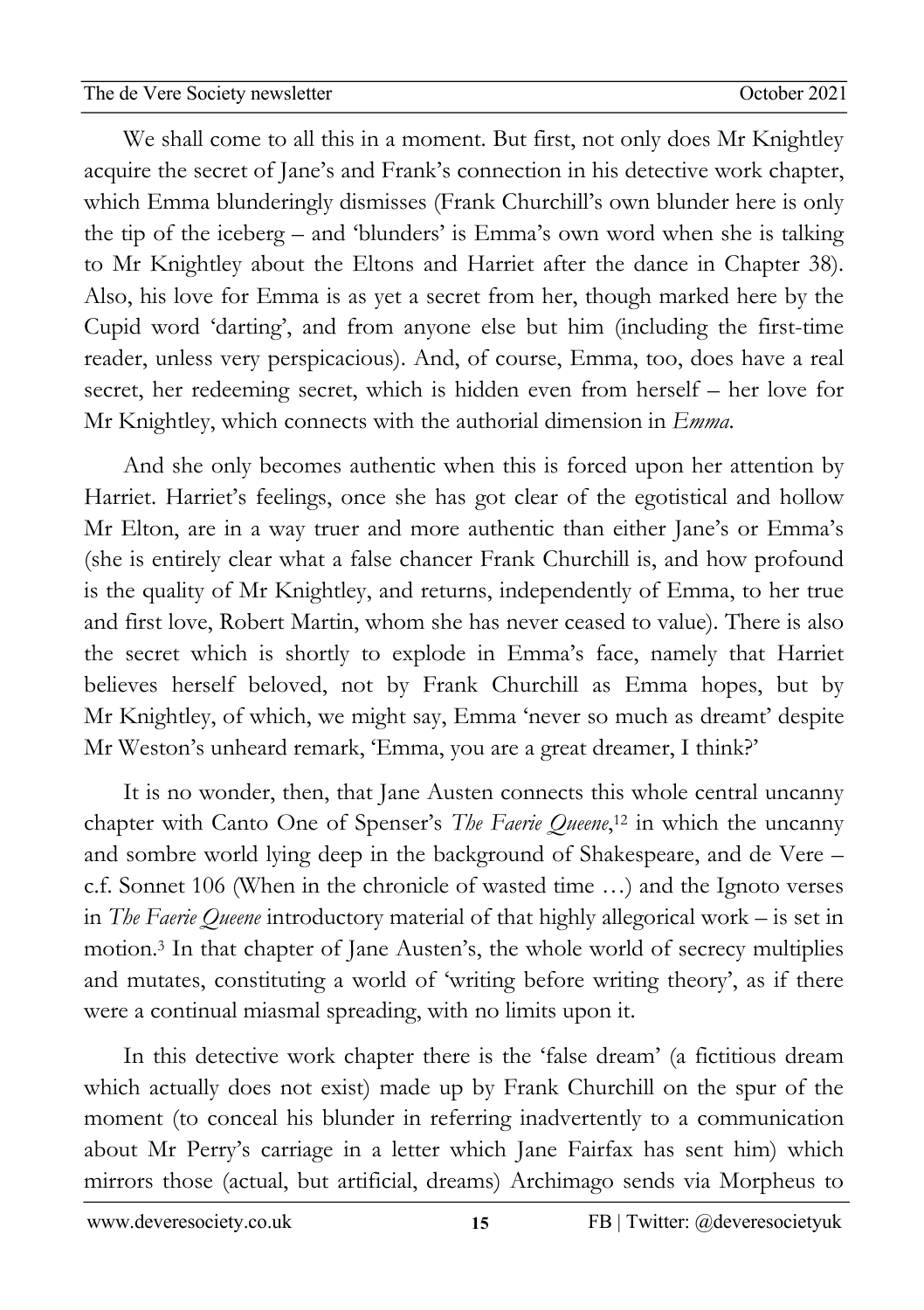02Apro 0 the Red Cross Knight in Canto One of *The Faerie Queene*. Secondly, as the newsletzter<br>1980 - Sterne Sterne Barnett, skriuwski politik<br>1980 - Sterne Barnett, skriuwski politik gruesome figure of *Error* evokes in Canto One, Frank Churchill has both women in his deceptive thrall:

Mr. Knightley connected it with the dream; but how it could all be, was beyond his comprehension. How the delicacy, the discretion of his favourite could have been so lain asleep! He feared there must be some decided involvement. Disingenuousness and double dealing seemed to meet him at every turn. These letters were but the vehicle for gallantry and trick. It was a child's play, chosen to conceal a deeper game on Frank Churchill's part.

With great indignation did he continue to observe him; with great alarm and distrust, to observe also his two blinded companions. (Ch. 41)

But Jane Fairfax is not blinded, not blind Cupid, only Emma is.

The Spenser connection connects with the dark 'satanic persuasion' element,13 and *Paradise Lost*<sup>14</sup> (at least four allusions, two to the first pages of *Paradise Lost,* one to the last and also to *Eve's* Spenserian dream inserted by Satan), and also across via the 'circular table' – Arthurian connection with Mr *Knight*ley – replacing the old Pembroke table (allusion to the deceptive production of the First Folio, 1623, under the aegis of the Pembroke brothers); this is all evoked in this chapter. The impact of the secrets, Jane's especially, bubbles away, connecting Jane Fairfax with the silent 'Vere', to which we shall come in a moment. I believe the Spenserian echo is sealed by one of Jane Austen's low-key indications of a verse echo:

He remained at Hartfield after all the rest, his thoughts full of what he had seen; so full, that when the candles came to assist his observations, he must – yes, he certainly must, as a friend – an anxious friend – give Emma some hint, ask her some question. He could not see her in a situation of such danger, without trying to preserve her. It was his duty.

 $\overline{\phantom{a}}$  , where  $\overline{\phantom{a}}$ 

She spoke with a confidence which staggered, with a satisfaction which silenced, Mr. Knightley. She was in gay spirits, and would have prolonged the conversation, wanting to hear the particulars of his suspicions, every look described, and all the wheres and hows of a circumstance which highly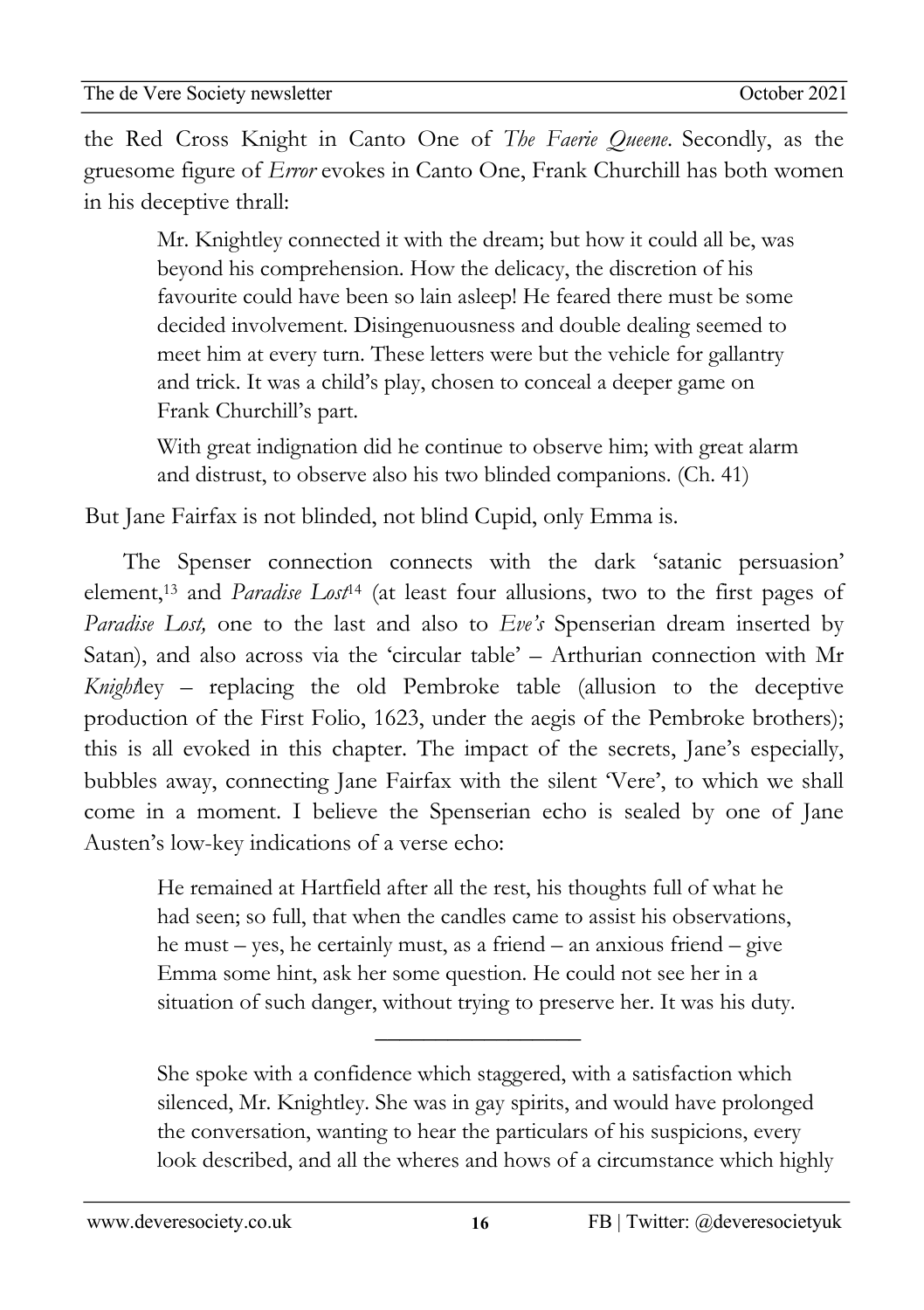02Apro 0 entertained her: but his gaiety did not meet hers. He found he could not be newsletzter<br>1980 - Sterne Sterne Barnett, skriuwski politik<br>1980 - Sterne Barnett, skriuwski politik useful, and his feelings were too much irritated for talking. That he might not be irritated into an absolute f*ever* [*there is another 'fever' connection to come - - HW*], by the fire which Mr. Woodhouse's tender habits required almost every evening throughout the year, he soon afterwards took a hasty leave, and walked home to the coolness and solitude of Donwell Abbey." (Ch. 41)

Here is the parallel (among several Spenser connections in *Emma*) lv from Canto One of *The Faerie Queene*:

> Long after lay he musing at her mood Much grieu'd to think that gentle Dame so light, For whose defence he was to shed his blood. At last dull wearinesse of former fight Having yrockt asleepe his irkesome spright That troublous dreame gan freshly tosse his braine, With bowres, and beds, and Ladies deare delight But when he saw his labour all was vaine, With that misformed spright he backe returnd again.

While both Jane Fairfax's and Emma's fortunes are heading towards their catastrophes and apotheoses in the world of the realistic novel, in the allegorical dimension two convergences are indeed happening: the significance of 'Jane Fairfax' is coming to fruition and realisation, in the allegorical realm, via allusion to Andrew Marvell's *Upon Appleton House*; and, as Emma enters into the realm of her apotheosis and lets go of the world of her self-deception, in her turn there opens out the 'Emma' connection with *As You Like It*, and the key 'authorial' figure of Touchstone.

Both are brought into view, in conjunction, in plain sight, in the next chapter, the Donwell Abbey visit, where Mrs Elton says (Arnie Perlstein's discovery,<sup>2</sup> the significance of which I do not know whether he fully realises) 'I see *Jane ever*y day. But *as you like. It* is to be a morning scheme … '. I have italicised key words. Of course, 'ever' by itself here would normally be an entirely gratuitous inference. But it is there, and it is retroactively reinforced by the chapter introducing Jane Fairfax.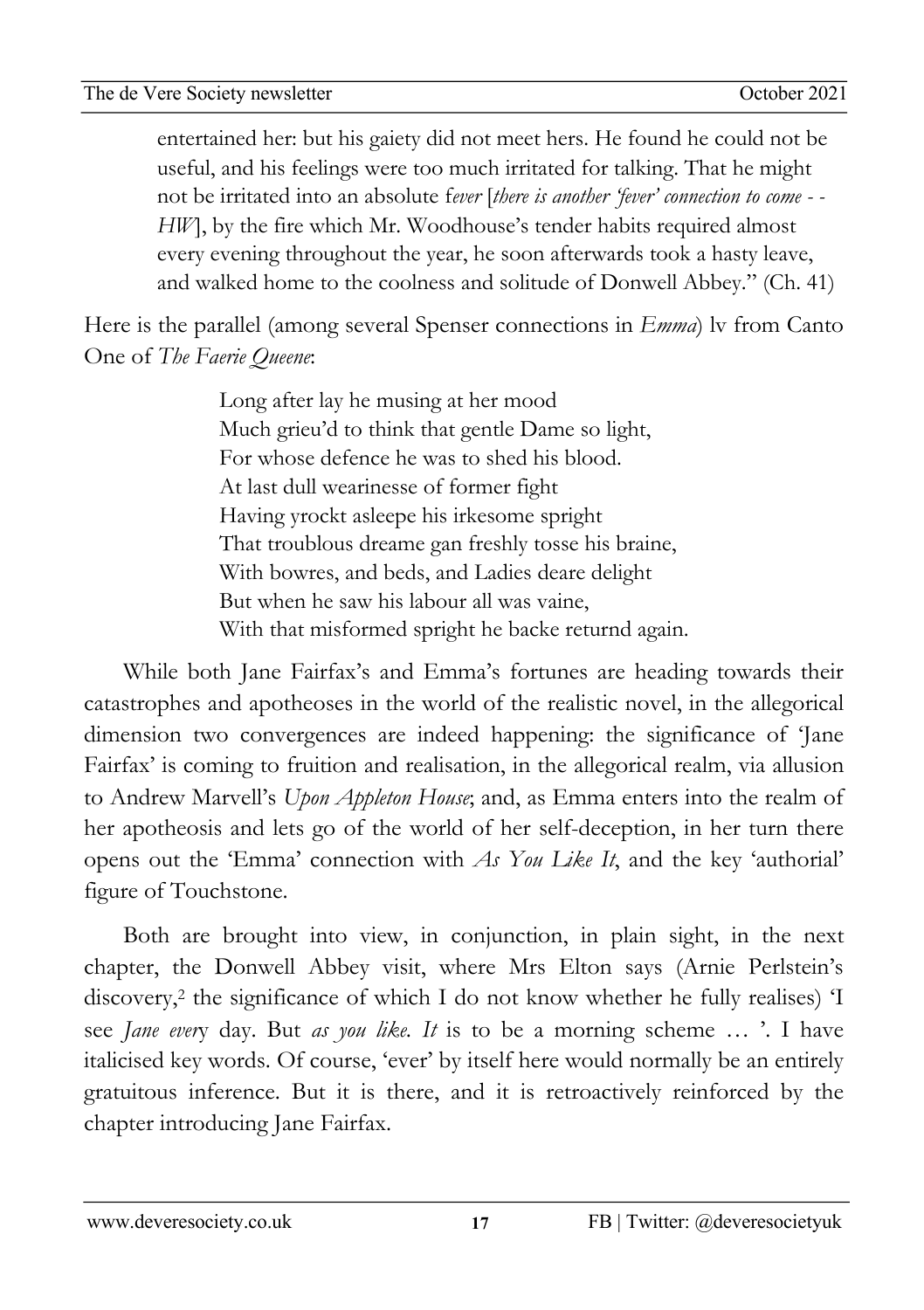02Apro For, Jane Fairfax's role is signified by her being connected allegorically with newsletzter<br>1980 - Sterne Sterne Barnett, skriuwski politik<br>1980 - Sterne Barnett, skriuwski politik the great Andrew Marvell poem, *Upon Appleton House*, which connects Lord Thomas Fairfax, the Civil War Parliamentary General, but also anti-regicide conciliator, with 'the starry Vere', one of the 'fighting Veres', Lord Horatio Vere, Oxford's cousin (arguably alluded to with his other cousin Francis Vere, in the castle guard shift of the opening of *Hamlet*), whose daughter Anne married Fairfax, and whose daughter, in turn, Mary Fairfax, was the pupil of Andrew Marvell, and whose apotheosis is iconised in *Upon Appleton House*. A piquant aside: Mrs Weston's child in *Emma* is named Anna, and Mrs Weston herself is Anne. Anne and Anna are contractions of the Hebrew Hannah, and Hannah is Mrs Weston's housemaid, who is the daughter of the Hartfield/Woodhouse coachman, who is James. Anne is the mother of Mary the mother of Jesus, according to tradition in the main Christian lineages, and one of the Jameses in the Gospels is the brother of Jesus. And in life, Horace Vere is married to Anne, who is the mother of Mary, the focus of Marvell's poem.

The Spenserian allusions in the detective work chapter are multiple and not blatantly obvious, but not especially hidden either. But Emma's mirroring in her epiphany of 'he sir that must marry this woman' and 'you are not ipse, for I am he', with 'It darted through her with the speed of an arrow that no one must marry Mr Knightley but herself', despite the cue of the double reference to Cupid following three earlier Cupidian uses of 'dart', actually leaves us with the slender tight rope wire of *a single line* on which to pin the 'ripple on the surface which should not be there'.<sup>15</sup> And here there is something shot-gun, if one may risk the metaphor, in the uses of the cupid allusions, almost something like a stage direction, not a complex cross-referentiality such as we have in the detective work chapter. And the reference to *As You Like It* is almost a simple coded reference, pointing us to the allegory of *As You Like It* in a rather concrete mode. However, even so, no one notices all this normally; I certainly did not for sixty years.

Where does all this take us? If the detective work chapter is supremely allusive and suggestion-saturated, so to speak, and the Emma cross-bow brutality of reference to *As You Like It* is almost too starkly concrete (which does not make it false but might make it somewhat trivial, which would be a surprise from Jane Austen), do we have something transitional? This is where Austen's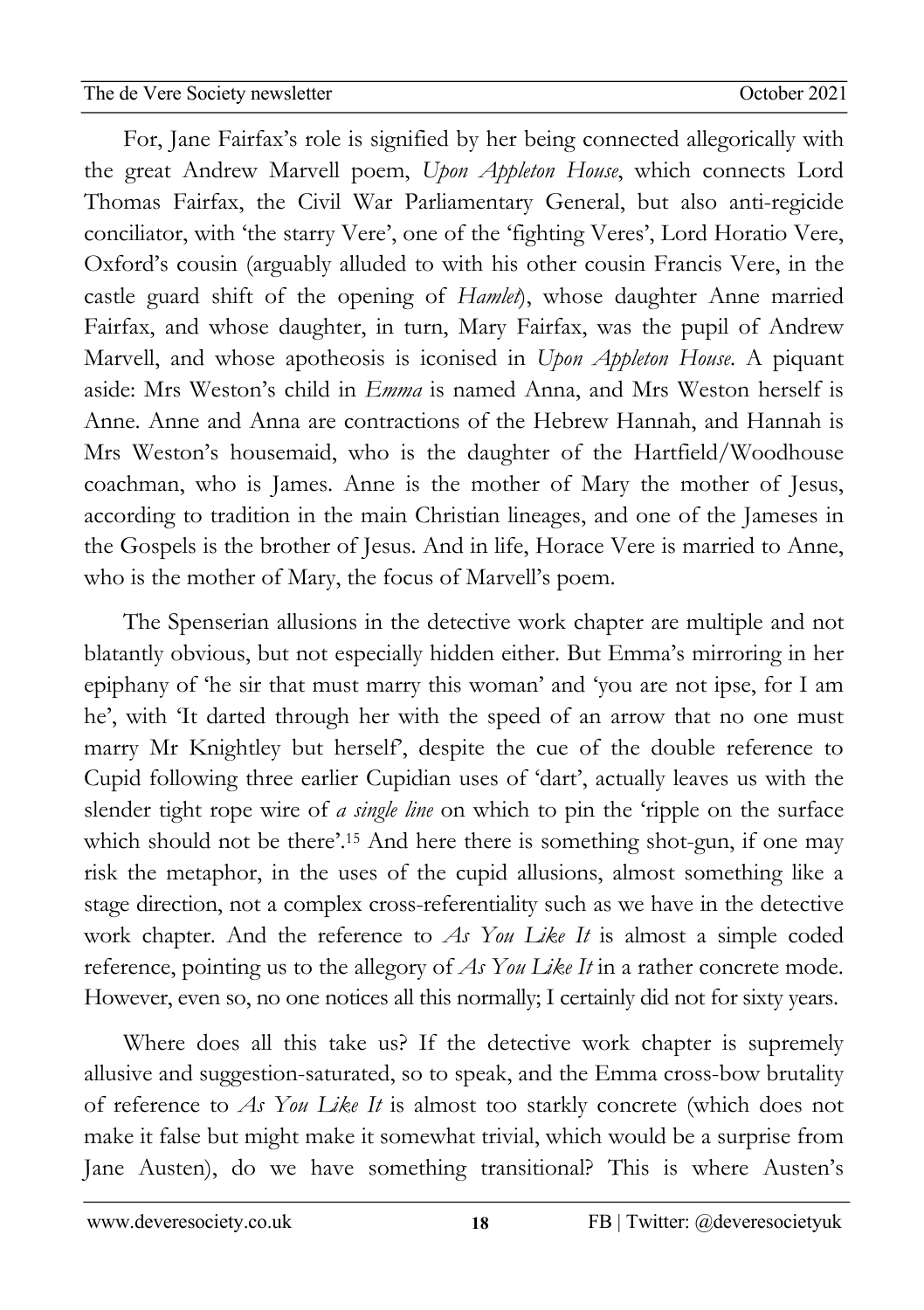02Apro evocation, as I believe, of *Upon Appleton House*, and the allusion to de Vere, newsletzter<br>1980 - Sterne Sterne Barnett, skriuwski politik<br>1980 - Sterne Barnett, skriuwski politik which is only oblique and hidden, tallies with the hidden personal emblematic meaning nucleus of Jane Fairfax's secrecy, which is combined with so much silence.

There is much in *Upon Appleton House* beyond the most famous quotation for Oxfordians, which I can at best touch on a little here. The key quotation (verse xci)8 is that which Melville takes up in *Billy Budd*:16

> This 'tis to have been from the first In a domestic *Heaven* nurst Under the *Discipline* severe Of *Fairfax* and the starry *Vere …*

So Chapter 19 and 20 of *Emma* are devoted to Jane Fairfax, whose letter of arrival Emma does not expect when she tries to distract Harriet by a visit to the Bates's. Given Jane Austen's general strategy, if we are right, the name of Fairfax being *in the open* in the novel and it being linked (three times in fact) with Vere in *Upon Appleton House*, we would expect her to introduce 'Vere' with plausible deniability, and make 'Vere' silent, but communicated allusively under the radar.

So we have the following sentences (italics and bold for the cross allusions):

But the compassionate feelings of a friend of her father gave a change to her destiny. This was Colonel Campbell, who had very highly regarded Fairfax, as an excellent officer and most *deserv*ing young man; and farther, had been indebted to him for such attentions, during a *severe* camp-f*ever*, as he believed had saved his life. These were claims which he did not learn to overlook, though some years passed away from the death of poor Fairfax, before his own return to England put anything in his power.

In addition:

Living constantly with right-minded and well-informed people, her heart and understanding had received every advantage of *discipline* and culture; and Colonel Campbell's residence being in London, *ever*y lighter talent had been done full justice to, by the attendance of firstrate masters.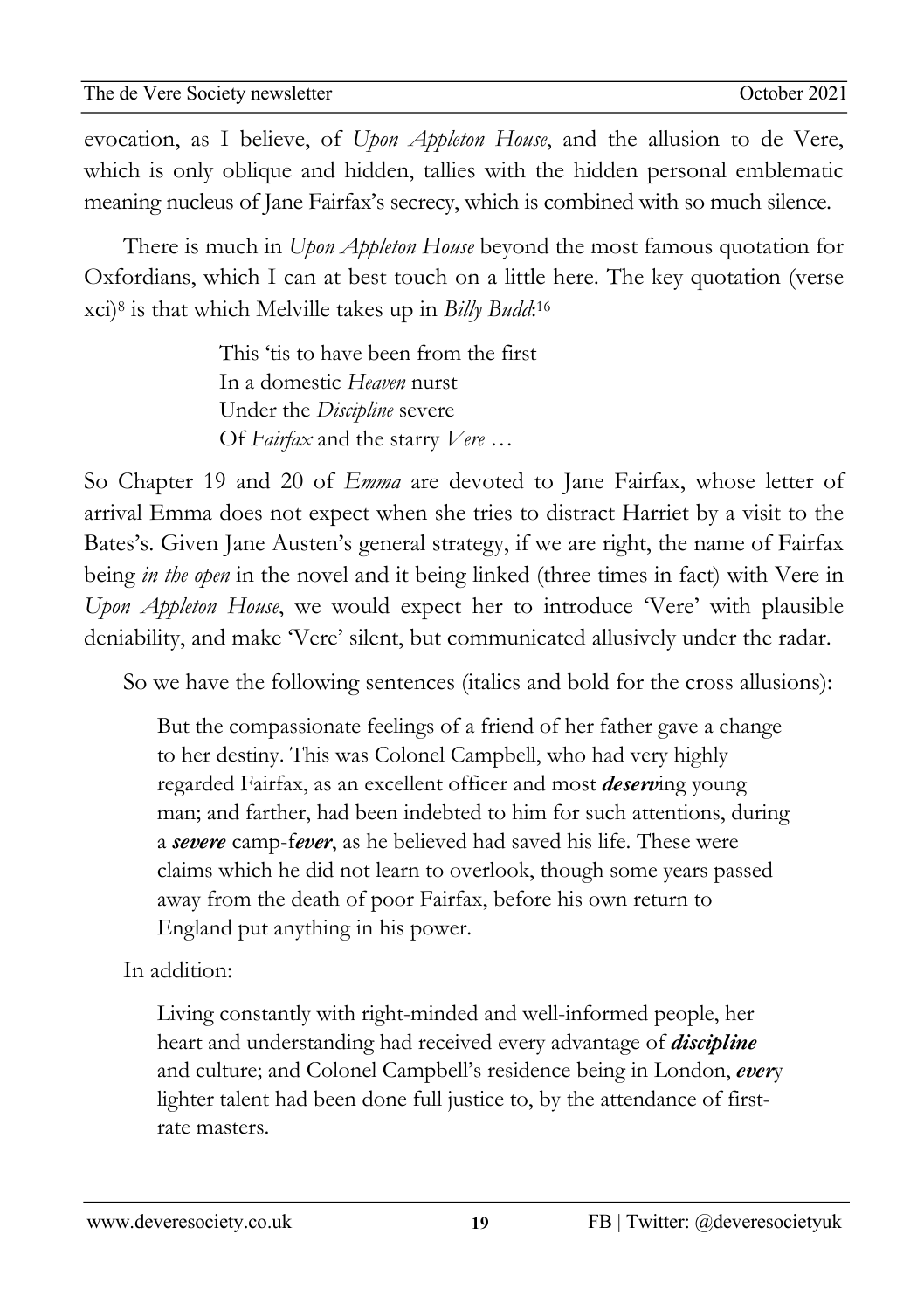02Apro 0 *Nursing*, also, is referred to at the end of the previous chapter, by Miss Bates. newsletzter<br>1980 - Sterne Sterne Barnett, skriuwski politik<br>1980 - Sterne Barnett, skriuwski politik So all the words in the Marvell passage are used.

In addition, the monastic life as a potential prison is dealt with by Marvell in a set of verses about the period of Appleton as the Roman Catholic nunnery, and about Jane Fairfax we have this, in a passage about her friend the Campbells' daughter marrying Mr Dixon, who, as we know, plays a major role later in Emma's self deceptions and persecution of Jane:

This event had very lately taken place; too lately for any thing to be yet attempted by her less fortunate friend towards entering on her path of duty; though she had now reached the age which her own judgment had fixed on for beginning. She had long resolved that oneand-twenty should be the period. *With the fortitude of a devoted novitiate, she had resolved at one-and-twenty to complete the sacrifice, and retire from all the pleasures of life, of rational intercourse, equal society, peace and hope, to penance and mortification for ever.*

That is quite a lot of veres and deveres and cross references to the relevant verse of *Upon Appleton House.* We also, as noted, have 'fever' again at the very end of the detective work chapter, Ch. 41. Yet perhaps it does not feel conclusive? Would it have been more so if after 'These were claims which he did not learn to overlook,' we had, for instance, 'they remained *ever*green, his memory honoured and re*vere*d.' I think we would say Jane Austen had blatantly let the cat right out of the bag, and she does not want to do this. Yet, at the same time, when Mrs Elton says, 'I see Jane *ever*y day' there is no way we can accept that by itself as conclusive. And 'very' and 'every' are frequent in *Emma* in neutral contexts.

So there has to be a degree of triangulation but not too much. It has to be possible – today as much as in Jane Austen's own time, and the same applies to Melville – that many people can judge this 'not proven', not to be convinced, and to assume this ought to be blatant. Why? I believe she is doing at least three things, all of them in mimicry of Shakespeare. The Stratfordian mythos and deceptive displacement<sup>17</sup> was in its full Garrick-driven first glory. Austen is disguising her knowledge of the truth and at the same time leaving clues for those acute enough to find them – perhaps disguising more effectively than Edward de Vere himself (see sonnet 76, below, for blatant exposure) though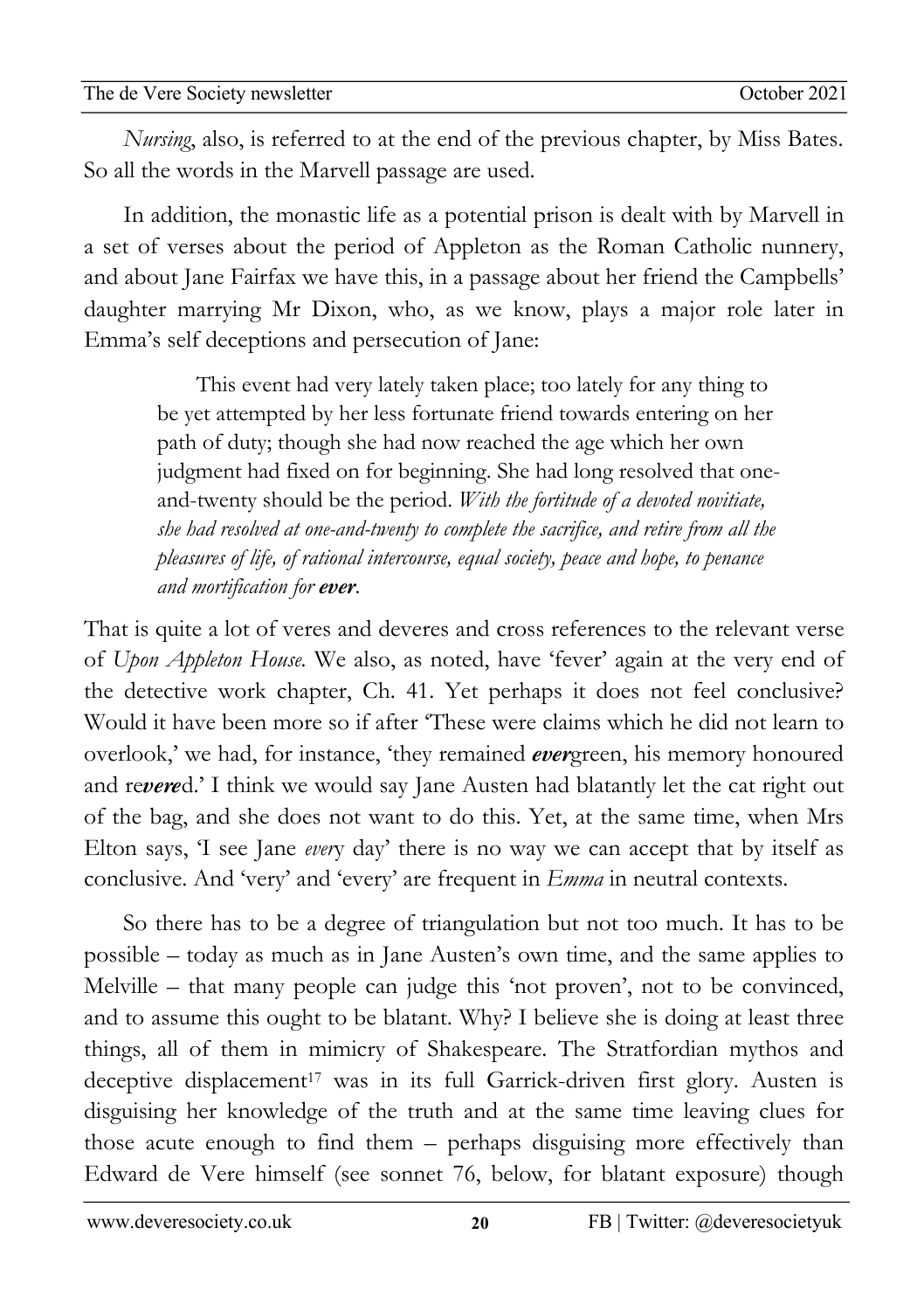02Apro stunningly, the ruse of the mask lasted for three hundred years before it was newsletzter<br>1980 - Sterne Sterne Barnett, skriuwski politik<br>1980 - Sterne Barnett, skriuwski politik publicly declared by J. T. Looney, and now four hundred years and counting:

> Why is my *ver*se so barren of new pride, So far from variation or quick change? Why with the time do I not glance aside To new-found methods, and to compounds strange? Why write I *still all one*, *ever* the same, And keep invention in a noted weed, That *ever*y word doth almost tell my name, Showing their *birth*, and where they did proceed?

Secondly, she is providing analogues *within* her work for what happens *outside*. And thirdly, in her stark transformed equation quotation that catapults into *As You Like It* and Touchstone's credo, she is providing a rainbow bridge, or a Niagara Falls tightrope, between the world of the novel and the realm of the existence of the author, in the peculiar double existence which that brings into being, as I believe Shakespeare does in the 'play within the play' in *Hamlet.*<sup>18</sup>

Jane Austen, ostensibly, doggedly rejects writing overtly 'world historical' works, like *Bleak House* or *War and Peace*. This is emphasised in famous comments:

I could not sit seriously down to write a serious [*historical*] romance under any other motive than to save my life; and if it were indispensable for me to keep it up and never relax into laughing at myself or other people, I am sure I should be hung before I had finished the first chapter.

On no account could she be persuaded to deviate from what she called 'the little bit (two Inches wide) of Ivory on which I work with so fine a Brush, as produces little effect after much labour,'

I think I may boast myself to be, with all possible vanity, the most unlearned and uninformed female who ever dared to be an authoress.

Belying this, she has a profound insight into human nature. Already in a work like *Emma*, we have as living presences in her work, writings from the 16th century (Spenser, Shakespeare), the 17th century (Marvell, Milton), the 18th century (Cowper, Johnson), and obviously there are many more. But here already we have the march of *historicity*, for example, in how concretely the person of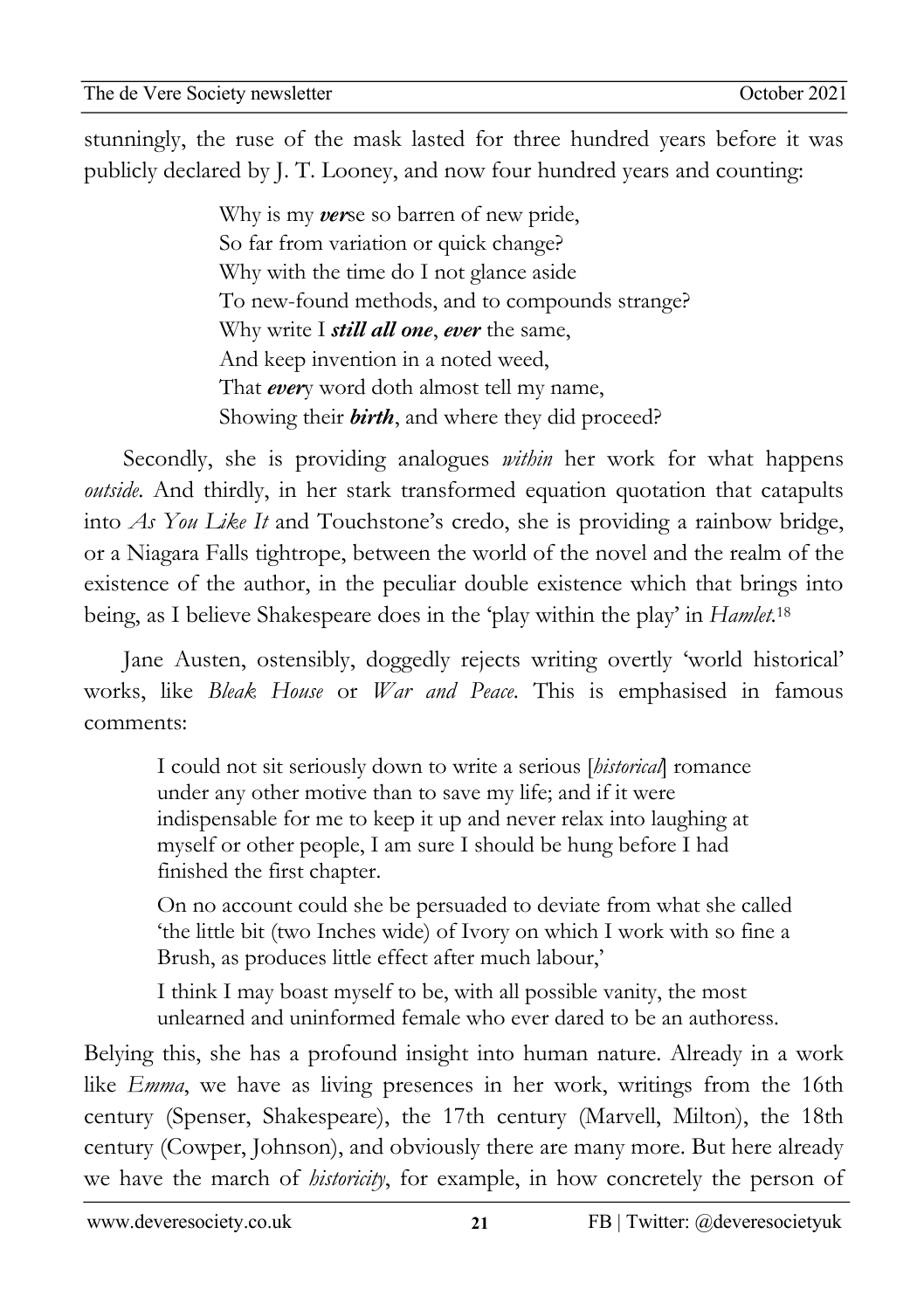02Apro  $\boldsymbol{a}$ newsletzter<br>1980 - Sterne Sterne Barnett, skriuwski politik<br>1980 - Sterne Barnett, skriuwski politik Satan is to be taken when we consider self-deception and temptation.14 However, why I made my remark about the incognito encounter was that perhaps in some sense the prototypical or archetypal 'incognito encounter' is *between the creator and their creation* (perhaps literally, on the Road to Emmaus in Luke's Gospel, Luke 24:13–35, if we accept Paul's and John's Christology!)

It is not as simple as, 'Reader I married him', but more elusive, in the liminal space between consciousness and creation. Poe has it in *The Purloined Letter*, which so fascinates psychoanalysts and their interpreters. I believe Shakespeare has it in *Hamlet*, par excellence. And I believe, forty-three years before Delia Bacon, <sup>19</sup> seventy-two years before Melville in *Billy Budd*<sup>16</sup> and more than a hundred years before Looney, though I do not know whether by herself or via shared common knowledge, Austen wanted to show that the essential Shakespeare problem was still unsolved; that it involved secrecy and concealment and the miasmal reduplication of 'writing'; that it involved de Vere, and also self-deception for the majority in the case of Shakespeare, hence making possible the maintenance of the deception, and the impossibility of direct challenge, and that in some sense the tension between the two dimensions is essential to the understanding of humanity.

And so I believe that therefore she *emblematically offered a mimesis*, at the turn of the 18th/19th centuries, and their mode of consciousness, of what Shakespeare *did*, by the way she half conceals her own insight into the problem and, in the transition from the self-revealed Emma to the Touchstone of *As You*  Like It, signalling the subtle affinities, starkly indicates the paradoxical transition from narrator to writer (thus also confirming her awareness that 'Touchstone', too, is the authorial presence in *As You Like It*). Thereby she indicates that all the secrecy and deception of this novel is free for us to unfold as a parable of that very 'world historical' realm, the whole extraordinary history of this concealment, which she purported to claim she was not interested in, or capable of writing about.

# **End notes**

- 1. Wilkinson, H., 'Hidden Authorship Mysteries', *The de Vere Society* Spring Meeting 2021: https://www.youtube.com/watch?v=t8-Td00muOY
- 2. Perlstein, A.: http://sharpelvessociety.blogspot.com/2007/05/answers-to-puzzle-1.html